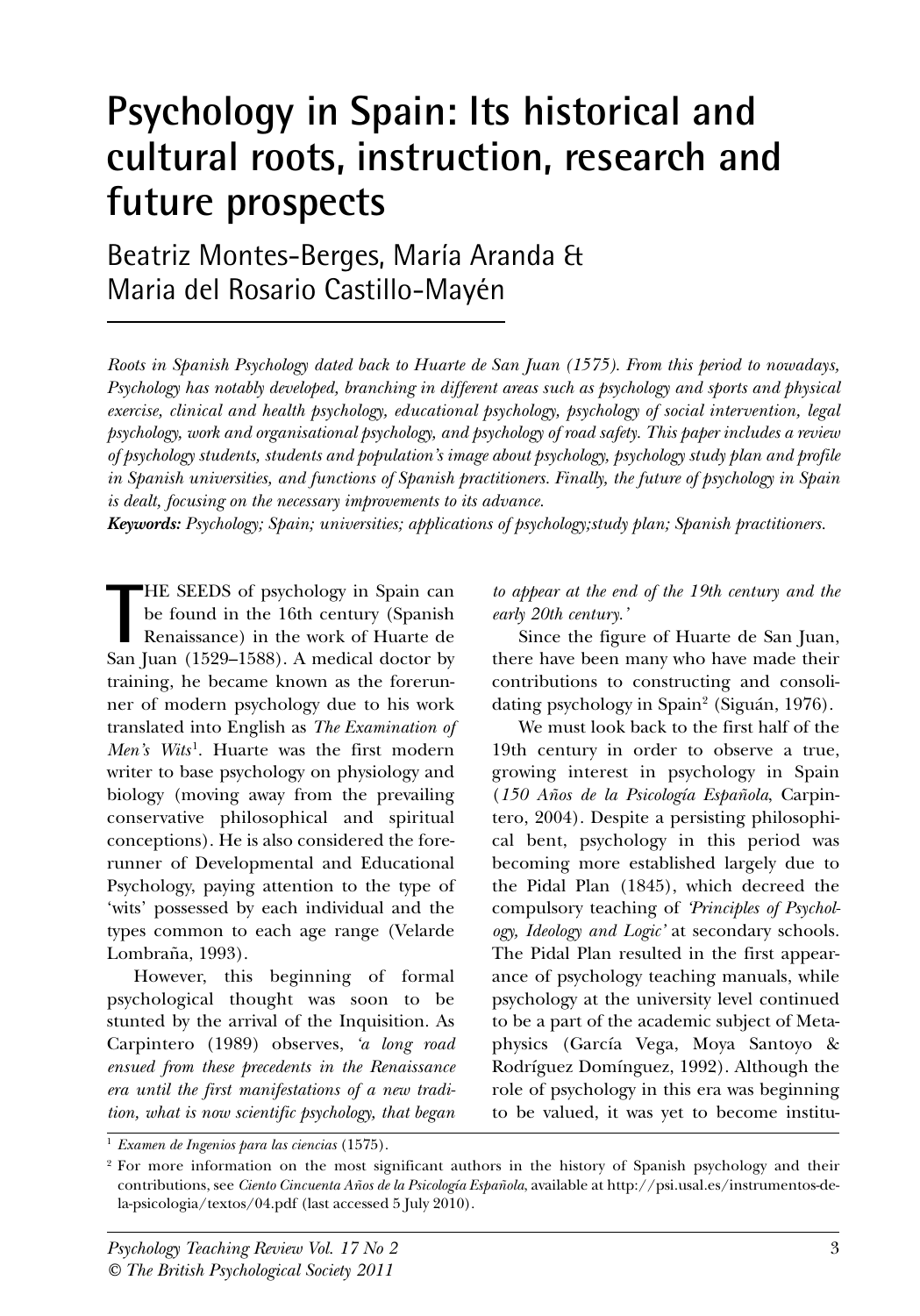tionalised, and a defined social role was still lacking, as was a precise placement within the Spanish academic panorama. A professional role was yet to appear in a later period (1915–1936).

This inter-war period from 1915 to 1936 was marked by intense scientific activity, and produced significant progress toward the construction of applied, professional, clearly defined psychology (what is referred to as *Psychotechnia*) through implementing this knowledge primarily in the fields of vocational guidance and pedagogy (Zazzo, 1978). During this period the first institutions of applied psychology appeared in Spain – the pioneers in using psychological methods and instruments (Sánchez Vazquez & Guijarro Granados, 2000):

- (a) *Secretariat of Learning* (1915). This was the first Vocational Guidance Service. Its objective was to orient young workers toward their choice of a profession, by looking at each person's aptitudes and preferences.
- (b)*Institute on Vocational Guidance* (1918). Emerged as an expansion of the former, which was flooded by user demand.
- (c) *Psychology-pedagogy Laboratory* (1925). Created for the purpose of assessing students scientifically, not only their scholastic performance, but also all their physiological and psychological aspects (Kirchner, 1979).

The next key period for modern psychology in Spain took place after the Spanish Civil War (1936–1939) (Quintana, 1991). Its milestones include the first Spanish journal of psychology, *Psicotecnia* (1939–1945), later replaced by the *Revista de Psicología General y Aplicada* (1946) (González Pérez, 2006); notable progress in centres of applied psychology that were launched in earlier years (1915, 1918 and 1925); the creation of the Department of Experimental Psychology in the CSIC (Consejo Superior de Investigaciones Científicas) in 1943, where an important movement was established to promote psychology as an experimental science (Siguán, 2009); and the creation of the first

scientific society in this sphere, the *Sociedad Española de Psicología* (1952). All this created the conditions for a new consolidation of the research, instruction and professional activity of Spanish psychologists (Peiró, 1984; Encinas & Rosa, 1990).

Within this context, psychology went on to become a part of official university curricula: first as a 'Section' (1968) in the Faculties of Philosophy and Letters, and later on as a 'Faculty' (1980) at the Complutense University of Madrid and Central University in Barcelona. These were followed by the Autonoma University of Madrid, the National University of Distance Education (UNED), and the University of Valencia (1983). In 1989 a Faculty of Psychology was launched at the Autonoma University of Barcelona and in 1991 at the Universities of La Laguna, Oviedo, País Vasco, Salamanca and Santiago. This institutional process has not yet concluded, since there are still sections of psychology at other Universities that aspire to become Faculties (Quintana, 1991).

Psychology flourished in Spain during the last two decades of the 20th century, as demonstrated by the publication of nearly 30 specialised journals, the functioning of a significant number of associations related to psychology, and the birth of the *Colegio Oficial de Psicólogos de España*, COP [Official Association of Psychologists of Spain] (1980). These facts have consolidated psychology as a science undergoing continuous growth and development in our country.

# **The present situation of psychology in Spain**

Professional psychology in Spain has undergone extensive development since psychology studies were established at Spanish universities in the 1970s. Psychology practitioners in Spain today are dedicated primarily to the following professional fields and roles: the Psychology of Sports and Physical Exercise, Clinical and Health Psychology, Educational Psychology, the Psychology of Social Intervention, Legal Psychology, Work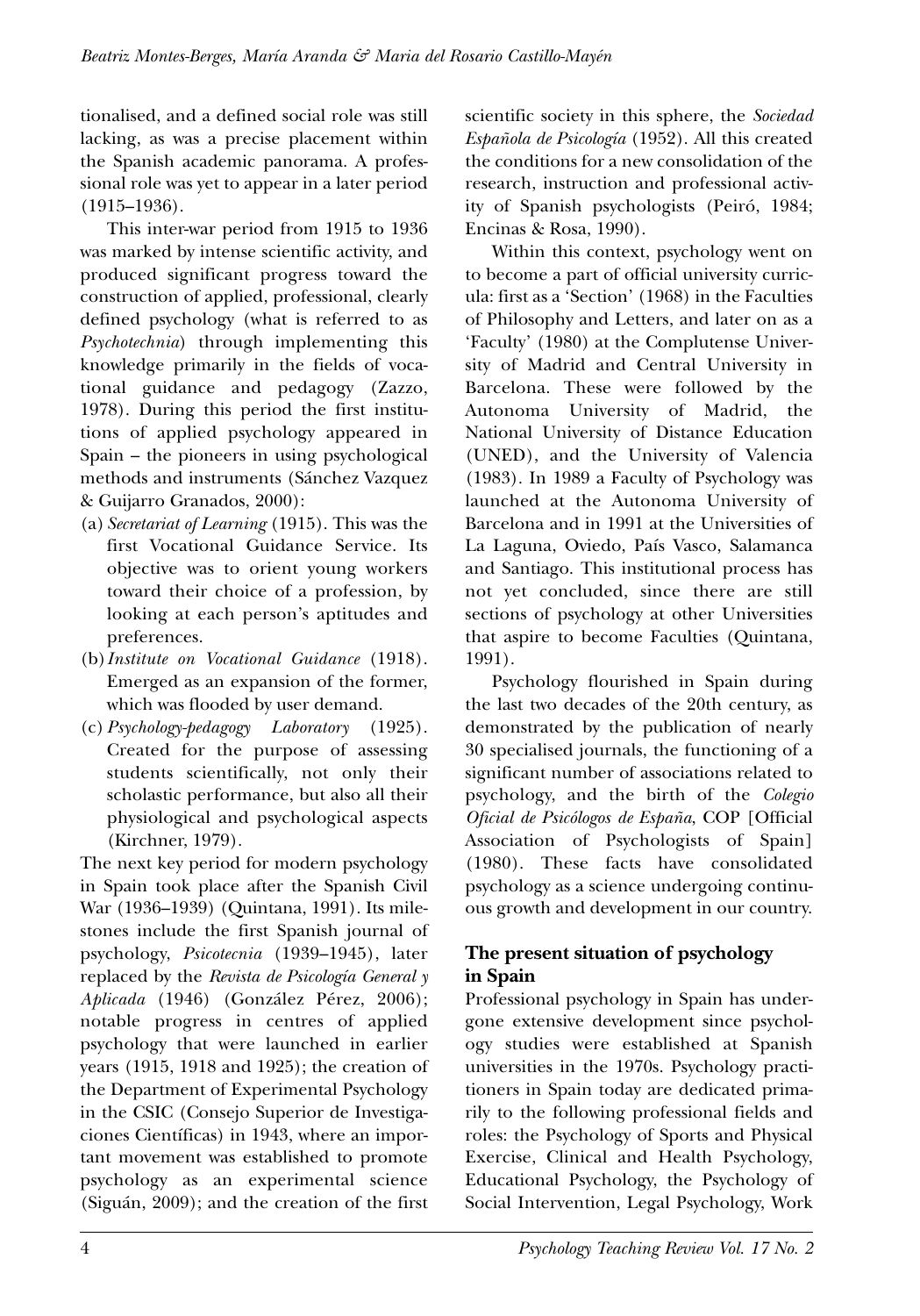| Distribution by specialty                     | (0/0) | <b>Public Sector</b><br>(0/0) | <b>Private Sector</b><br>(0/0) |
|-----------------------------------------------|-------|-------------------------------|--------------------------------|
| Clinical                                      | 68.36 | 80                            | 20                             |
| Educational                                   | 15.29 | 75                            | 25                             |
| <b>Work and Organisational</b>                | 8.05  | 58                            | 42                             |
| Social and Community                          | 4.40  | 42                            | 58                             |
| <b>Road Safety</b>                            | 1.63  | 6                             | 94                             |
| Legal                                         | 1.15  | 73                            | 27                             |
| <b>Teaching and Research</b><br>at University | 0.51  | 97                            | 3                              |
| <b>Sports</b>                                 | 0.35  | 43                            | 57                             |
| Military                                      | 0.25  | 33                            | 67                             |

**Figure 1: Professional profiles and sectors of practice.**

Source: Santolaya, Berdullas & Fernández-Hermida (2002).

and Organisational Psychology, and Road Safety Psychology (COP, 1998). Figure 1 shows the distribution among the different sectors in the public and private spheres. Figure 2 displays several aspects about each of these professional spheres and how one gains entrance to them.

# **Psychology of Sports and Physical Exercise**

This is a relatively young area, but widely recognised in our country. Its main object of study is behaviour in the area of physical exercise and sports, and it is practiced in different specialised areas such as athletic performance (professional or high performance), sports for beginners (school, university or community sports), and sports for leisure and health (sports for everyone, and adaptations for special needs populations).

The function of a sports psychologist begins with a psychological/sports assessment that is adapted to the areas of practice described above. This is followed by planning and programming the intervention and continues with an assessment or monitoring of the work being carried out. These functions can be complemented by other functions related to education, training or research (COP, 1998).

# **Clinical and Health Psychology**

Clinical and Health Psychology in our country has found its traditional sphere of application in private practice, due in part to inadequate development of psychological care within our public health system. Presently, the private sector of Clinical and Health Psychology is dynamic and diverse, and is found in practices that range from a single practitioner to complex centres with broad-ranging multi-professional teams.

In the public sphere, recent years have seen the gradual incorporation of clinical and health psychologists (thanks to General Health Act 14/ 1986, 25 April). In order to work in the public sector one must obtain the *Specialised Degree in Clinical Psychology*, extended by the Spanish government. According to current Spanish legislation regarding health professionals, the *Appointment of Health Professionals Act* 44/2003, only psychologists specialised in Clinical Psychology are recognised and authorised for the health care tasks of screening, diagnosis, treatment and rehabilitation of mental and behavioural disorders of patients. The degree mentioned can be obtained through the PIR channel (Resident Intern Psychologists) and through the official accreditation channel (COP, 2010).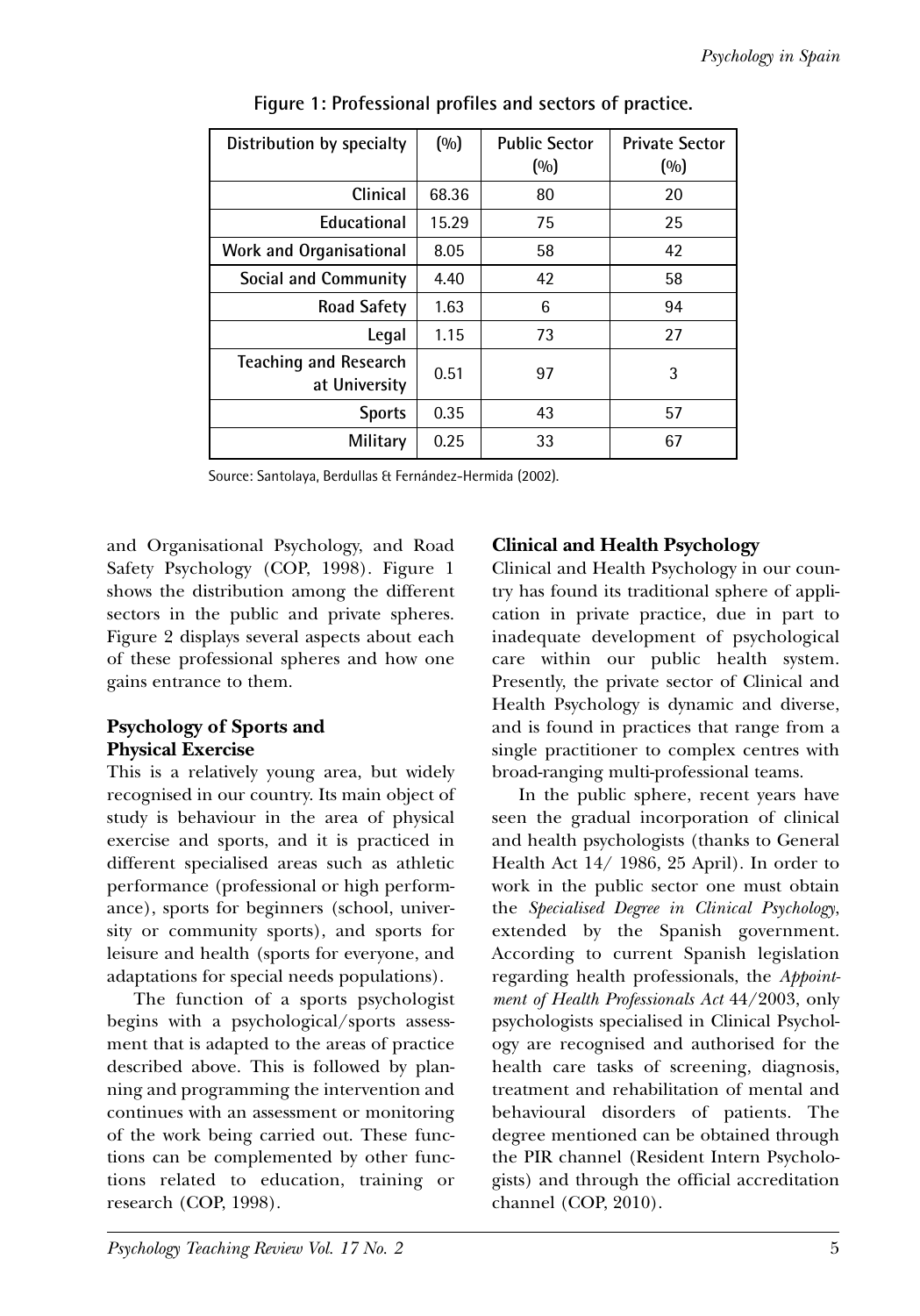

**Figure 2: Entrance to each of the professional profiles.**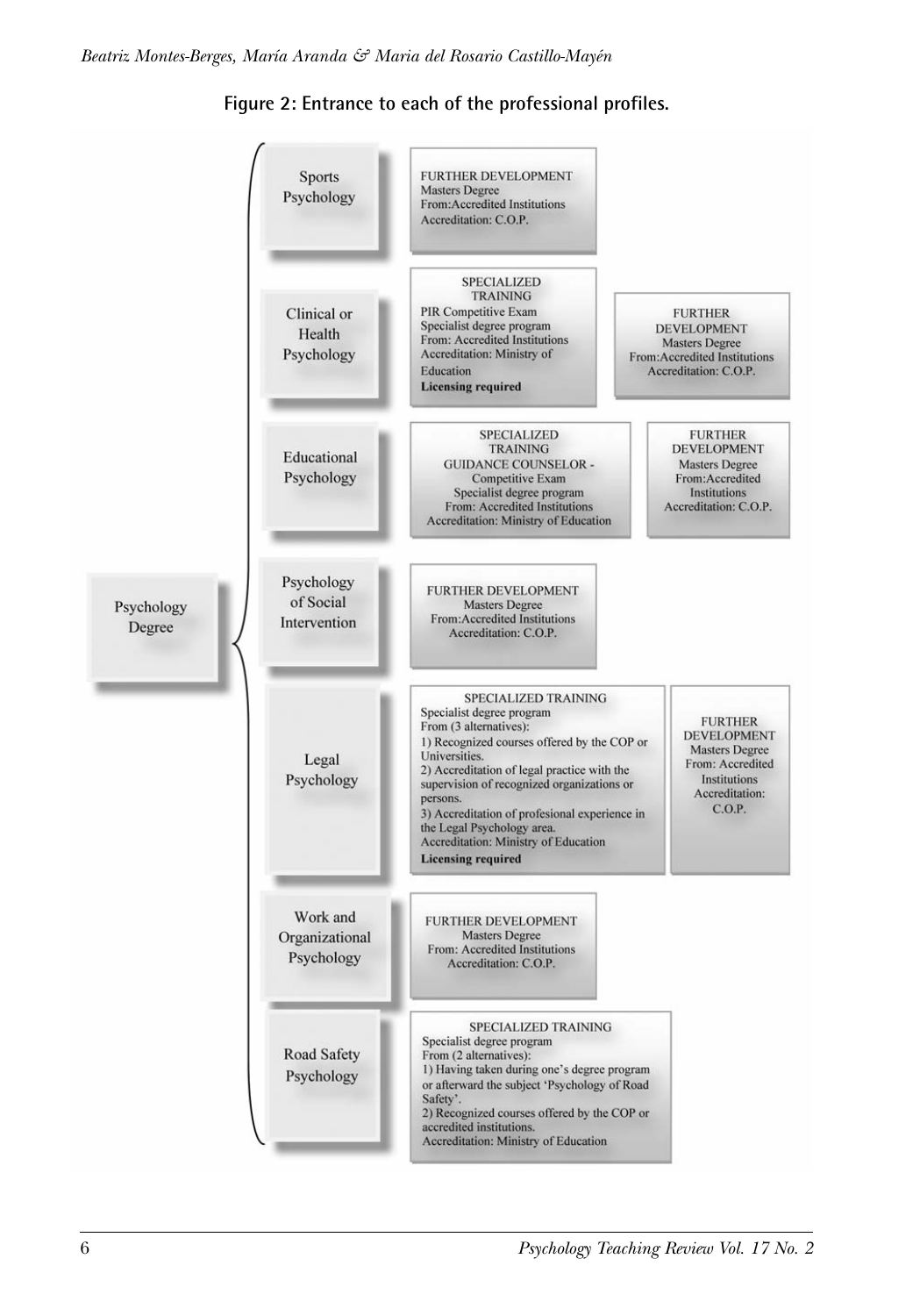The PIR is a system of postgraduate training, with a four-year duration, designed and developed jointly with the Ministries of Health and Education. It is eminently practical training, but complemented by theoretical training, and is carried on within the framework of Public Services. It was first put into place in certain Autonomous Regions in 1983, and at the state level in 1994; since then, new enrollments are received on an annual basis. Admission is granted through a competitive exam, open to anyone with a psychology degree.

Regarding the official accreditation channel, practitioners who wish to take advantage of this option must possess specialised training in clinical and health psychology, as shown in Figure 2.

There are a number of different settings where intervention takes place, geared toward the specific needs of the situation. These include hospitals and specialised units, schools, volunteer organisations and NGOs, clinical psychology teams in the military, and so on.

The functions of the clinical and health practitioner are varied. However, they can be grouped into categories such as screening, diagnosis, treatment and intervention, counsel, advising, consultation and referral, health promotion and prevention, research, teaching and supervision, management, and administration.

# **Educational Psychology**

Educational Psychology is applied mainly within the framework of social systems of education at all levels and in all modalities: state-regulated and private systems, formal and informal settings, and throughout lifelong learning (COP, 1998).

The functions of practitioners in this sphere include: interventions that address students' educational needs, vocational and professional guidance, prevention and intervention for improving the educational process, family training and advising, socioeducational intervention, research and teaching.

In the public sphere, psychologists may work as school guidance counselors (since 1977 when the Ministry of Education created the first Scholastic and Vocational Guidance Services) (Fernández Barroso, 1998). Ever since the LOGSE came into effect (Educational Reform Act, 1990), the education administration has been refining its model for school psychology intervention and educational guidance, at two levels of professional practice: (1) the Guidance Departments at each secondary school, acting as specialised support to mainstream teaching and a resource for vocational guidance at the school, serving the school itself, the pupils, teachers, families and other institutions; and (2) the district-wide Orientation Teams that serve primary schools, offering specialised assistance and support, whether didactic, psychological, social or organisational, in addition to functions specific to the district level. There are also province-wide Specific Teams (specialists in the treatment of autism, deafness, blindness or lack of motor skills) and Early Care Teams (that address the pre-school level).

In order to cover the openings for practitioners in the secondary Guidance Departments and in the Orientation Teams, an educational specialisation in Psychology and Pedagogy was created at the state level in 1991 (although Autonomous Regions with their own educational authority have the prerogative to establish the number of openings). Since then, openings for these positions are designated on a recurring basis by the state and by Autonomous Regions (Fernández Barroso, 1998).

# **Psychology of Social Intervention**

The fundamental objective of this field is to reduce or prevent social and personal risk situations. This can be accomplished through direct intervention in specific problems that affect persons, groups or communities – offering them material or professional resources – or through promoting a better quality of life. The functions performed are direct care, advising and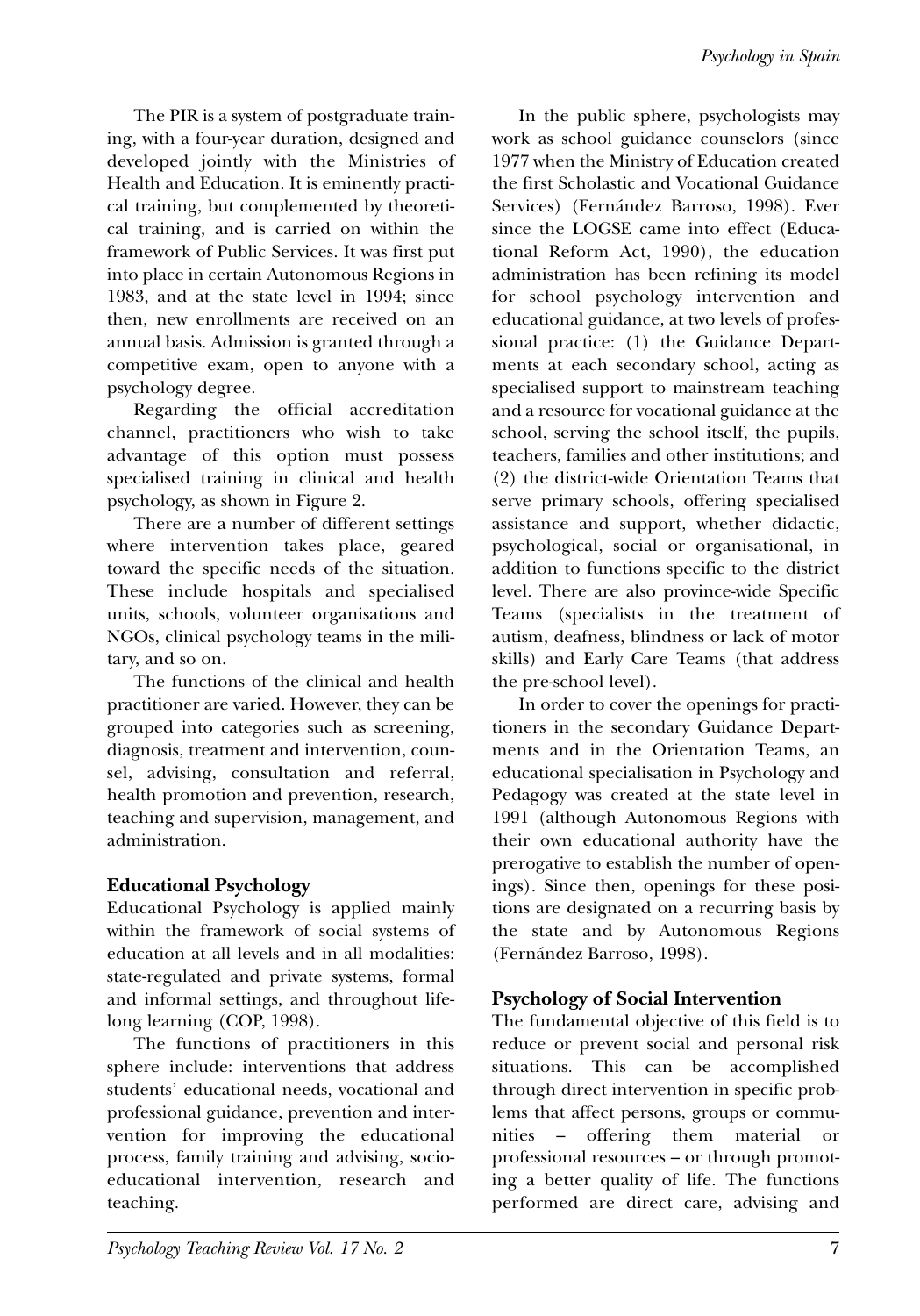consulting, community involvement, research, planning and programmes, programme assessment, management, administration and training.

Spheres of practice include the community, family and childhood intervention (family intervention and foster care, adoptions, residential care), senior citizens, disabilities, women, youth, social minorities and immigrants, co-operation for development and environmental psychology. Other new thrusts are sectors of intervention related to occupying free time and to the media (COP, 1998).

Training in social intervention has suffered from significant deficiencies until quite recently, in terms of the university degree programme. Very few faculties included the option to specialise in this area. New study plans developed in the 1990s have been correcting this situation. In addition to the learning gained through university studies, social intervention requires additional specific learning, which amounts to a kind of second specialisation. Thus we can speak of non-specific content (common to all sectors of intervention) and specific content (specific to each sector) (COP, 1998). The following aspects for the training of professionals must be documented and accredited by the COP:

- 1. Knowledge of the legislative, administrative and organisational framework with its main programmes and services.
- 2. Psychosocial characteristics of the sectors addressed by such intervention.
- 3. The most typical strategies and techniques for intervention with individuals, groups and communities.
- 4. Theoretical models of social inter-vention.
- 5. Methodology: planning, needs assessment, programme assessment.

# **Legal Psychology**

Legal Psychology as a specialty is pursued in a sphere that straddles the worlds of Law and of Psychology, either in the theoretical, explanatory and research thrust, or in application, assessment and treatment.

Legal Psychology encompasses the study, explanation, promotion, assessment prevention, advising and/or treatment of those psychological phenomena that influence a person's legal behaviour. It uses the methods of scientific psychology and applies them to different spheres: psychology applied to the courts, penitentiary psychology, psychology of delinquency, judicial psychology (testimony, swearing), police and armed forces psychology, victimology and mediation.

Given the complexity of the work carried out by the legal psychologist, the COP has established that Legal Psychology requires specialised training. In order to practice as a legal psychologist one must have a psychology degree and be licensed by the COP. In addition, the COP stipulates three nonexclusive channels by which one can gain access to this specialty. The first is to have completed COP-recognised coursework at accredited public or private institutions, universities or other official centres. The second is to accredit practical work in Legal Psychology done under the supervision of organisations or persons recognised for this purpose, and the third is to have accredited one's professional experience in the area (Urra Portillo & Romero Rodríguez, 2006).

Depending on the area of specialisation, a programme of specific content must be studied, in addition to interrelated content from other areas. In the case of Family Psychology, for example, one studies Family Law or Protection of Minors. In Penitentiary Psychology, studies include the context of the prison system, the psychological effects of imprisonment and Penitentiary Law. Other peripheral knowledge is also required, including General Principles of Law, jurisdictional orders, basic concepts of Civil, Penal, and Trial Law, and complementary concepts from Penitentiary Law, Canon Law, Labour Law and Laws pertaining to Minors (Urra Portillo & Romero Rodríguez, 2006).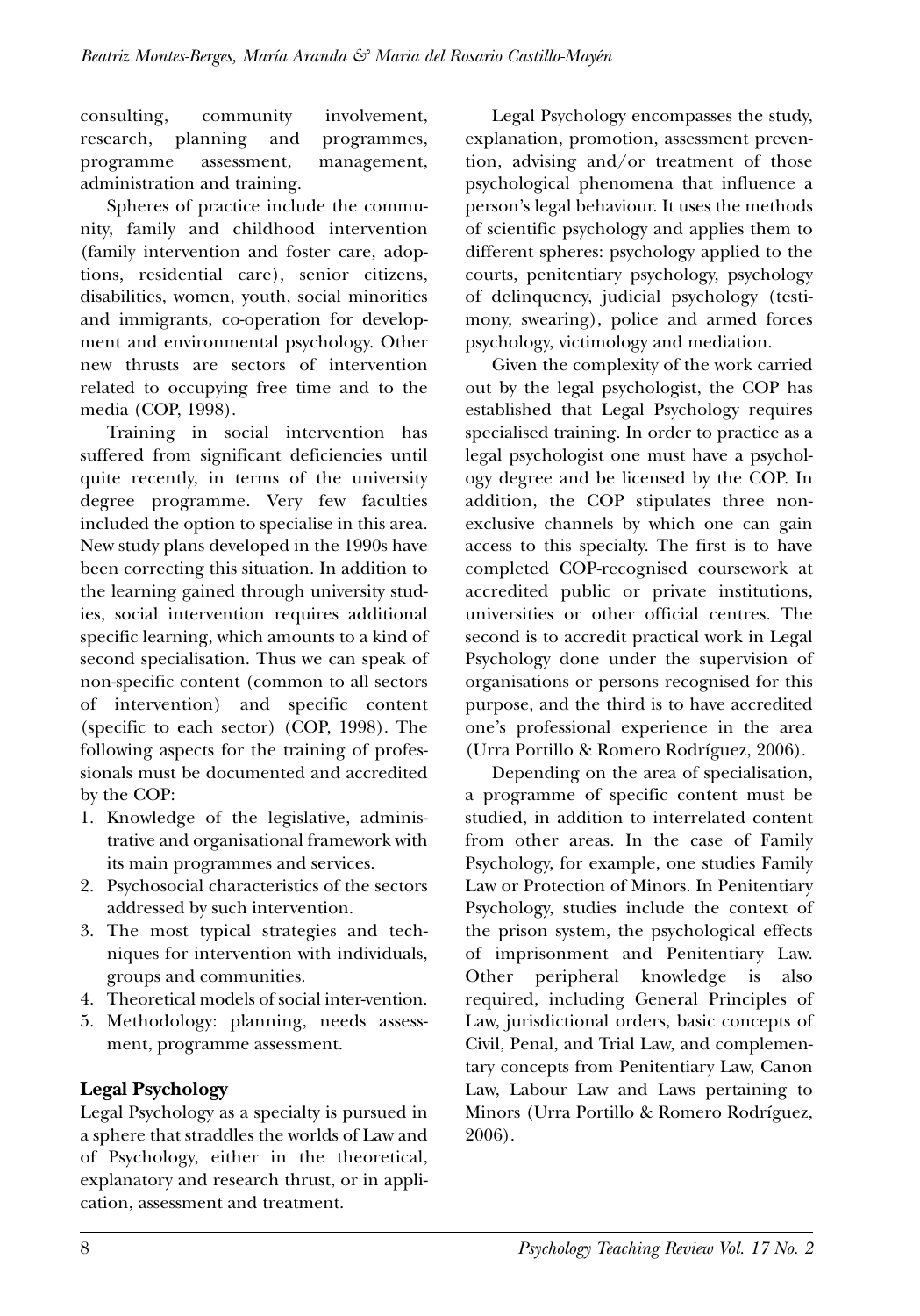## **Work and Organisational Psychology**

Work and Organisational Psychology is one of the large areas of psychology in Spain. Given the breadth of functions and spheres involved, it is necessary to group them into large areas such as commercial research and marketing, management and administration of organisations, human resource development and organisation, and work and health-related conditions.

Commercial research includes conducting market studies, product research and advertising. Work is usually carried on in private enterprises large enough to have these kinds of services. Management and administration, whether of the enterprise or of its human resources, involves activities related to advising, analysis of communications, rating job positions, qualitative improvement in human resources, etc. Finally, regarding work and health-related conditions, the psychologist's function focuses on preventing incidents and on direct intervention with persons: the essence is to analyse and intervene in all processes occurring within the organisation, from the organisation outward, and from individuals in their connection with the organisation (COP, 1998).

These functions may be performed for either public or private organisations. A psychology degree is required in order to practice as a work and organisational psychologist (in either the public or private sector). Current curricula include 'Organisational Psychology' as a core subject, and many universities include 'The Psychology of Work' as a required course (Beléndez, 2002). In addition to this general criterion, a body of more specific knowledge is needed, such as: human resource management, personnel selection, testing to assess attitudes, motivation and personality, Labour Law, hiring, economics, didactic methodology, organisational knowledge, statistics, business management, ergonomics, on-thejob health and safety (COP, 1998).

- Human resources management *Techniques for analysing and preparing job descriptions*
- Personnel selection *Personnel screening*
- Assessment testing *Vocational and professional counsel and guidance*
- Labour law *Qualitative and quantitative market analysis techniques*
- Hiring, economics *Quality and quality certification*
- Knowledge of organisations *Economic Psychology (Marketing and Communication).*
- Statistics *Clinical Psychology for business*
- Business administration *Techniques for managing, leading, and co-ordinating work teams*
- Ergonomics *Techniques for Hygiene and Prevention of Occupational Hazards*
- Labour-related health and safety

## **Psychology of Road Safety**

At the present time, one of the characteristic activities of psychologists working in this field is driver examination, carried out in private assessment centres; another area of work has to do with assessing fitness to carry arms.

However, the road safety psychologist is not limited to these activities, but has a broad field of action due to the growing emphasis on the 'human factor' in the *vehicle-road-traffic* triad, where humans are considered to be one of the most important elements in preventing accidents. Within this area of practice, professional functions include designing strategies for relating to 'machines', creating simulation environments, and designing strategies relative to traffic rules and regulations, as well as frequent collaboration with other professionals, for example, for childhood road safety education, prevention campaigns, criteria unification, and so on (Martínez, 1995).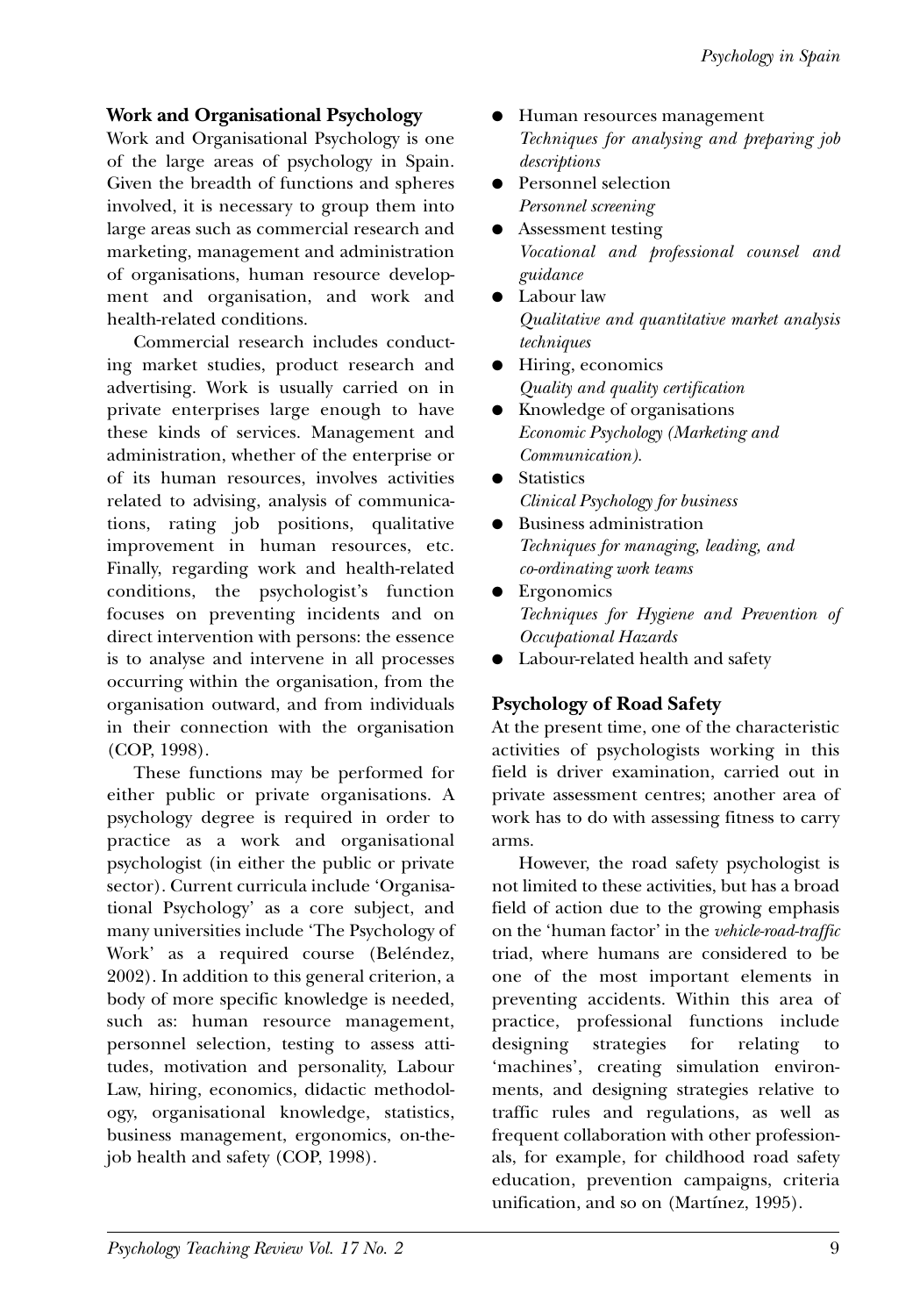In order to be accredited as a Road Safety Psychologist, one's psychology degree must have included a specific subject on Road Safety Psychology, otherwise the course must be taken later, either at university or at any other officially recognised institution (4.5 minimum credits). This basic training must be complemented by other auxiliary knowledge such as: anatomical-structural, physiological and biomechanical foundations of transportation and road safety, the theory of training and functional analysis of transportation and road safety, and the organisation and structure of transportation and road safety. When one's preparation is to be applied to populations with special needs, specific content must also be included from fields such as disabilities, senior citizens, disadvantaged sectors, and so on (Nicolás Martínez, 1995).

## **Psychology in Spain: by the numbers** *Gender*

The psychology profession in our country is primarily female: 72.58 per cent of licensed professionals are women, and only 27.42 per cent are men. Distribution of this variable in the different specialties is not uniform, with certain observable peculiarities in the spheres of Work and Organisational Psychology, academic areas, Sports Psychology and areas related to the military (Fernández Hermida et al., 2000) (Table 1). These results will be explained in more detail in a later section on the social and political value of psychology in Spain.

These data are consistent with the fact that the percentage of the male professionals is greater than the percentage of females in these work sectors (university professors, sports, defence and police work). This difference seems to persist despite the female predominance in professional psychology.

## *Age*

The mean age of licensed professionals in the year 2000 was 36.51 years, with a standard deviation of 8.14, a minimum of 22 and a maximum of 68. These results reveal a mostly young professional: 22.5 per cent are less than 30 years of age, and 30 per cent are over 40 (Fernández Hermida et al., 2000).

#### *Specialties and theoretical orientation*

The primary theoretical orientation in our country in the year 2000 was the cognitivebehavioural model, followed by models taken from psychoanalysis and systemic orientation. The remainder had very minor representation (Fernández Hermida et al., 2000). These figures, as well as their distribution by specialty, can be observed in Table 2.

In a more recent study (Santolaya Ochando, Berdullas Temes & Fernández Hermida, 2002) with over 7000 licensed psychologists, a 68.36 per cent majority claimed to work in Clinical Psychology, far greater than the next most frequent occupation, Educational Psychology, at 12.28 per cent. This study also showed that the theoretical orientation most representative of psychologists from the different specialties was the cognitive-behavioural approach, with a 49.08 per cent preference.

#### *Psychology at the universities*

Of the 66 universities offering face-to-face learning in 2003–2004 (Guía de Universidades y Carreras, 2003), 44 per cent offered studies in psychology, as well as the two distance universities, UNED (public) and UOC (private). If we differentiate between public and private, there is a greater offering at the public universities: 47 per cent of the 47 face-to-face, public universities offer studies in psychology (22 universities), as compared to 37 per cent of the 19 private universities (seven universities). In summary, a total of 31 universities (29 face-to-face and two distance learning) offer studies in psychology leading to the official degree (Hernández Gordillo, 2003).

Studying psychology is very popular. With 57,000 students in the 2002–2003 academic year, it occupies third place in a ranking of degree programmes, surpassed only by Law and a grouping of all business and economics degrees. It has undergone gradual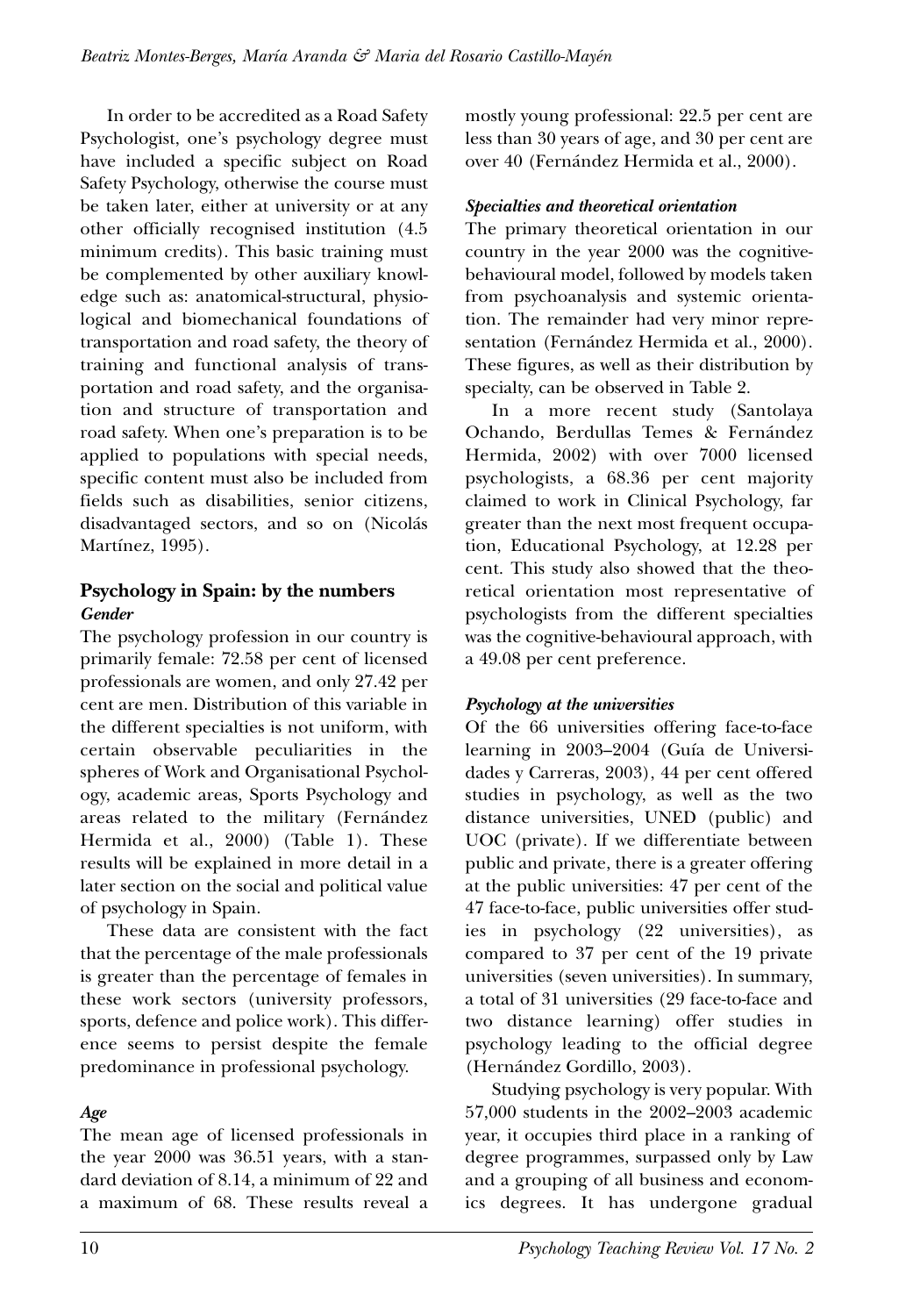| <b>Specialty</b>                    | Male | Female |  |
|-------------------------------------|------|--------|--|
| Clinical                            | 30%  | 70%    |  |
| Educational                         | 27%  | 73%    |  |
| Work and Organisational             | 44%  | 56%    |  |
| Social and Community                | 32%  | 68%    |  |
| Road Safety                         | 18%  | 82%    |  |
| Legal                               | 32%  | 68%    |  |
| Teaching and research at university | 58%  | 42%    |  |
| <b>Sports</b>                       | 52%  | 48%    |  |
| Military                            | 63%  | 38%    |  |

**Table 1: Distribution be gender in each specialty.**

Source: Fernández Hermida, Berdullas Temes, Santolaya Ochando & Muñiz (2000).

|                         | <b>CBM</b> | <b>BM</b> | Ε     | <b>PP</b> | S <sub>0</sub> | HР   | 0P   | TA   | GT   | <b>PEM</b> |
|-------------------------|------------|-----------|-------|-----------|----------------|------|------|------|------|------------|
| Clinical                | 48.00      | 14.29     | 9.69  | 12.17     | 5.34           | 4.35 | 5.15 | 0.58 | 0.24 | 0.19       |
| Educational             | 53.92      | 12.66     | 20.63 | 3.54      | 4.05           | 3.92 | 0.89 | 0.51 | 0.13 | 0.25       |
| Work and Organisational | 48.28      | 14.37     | 25.00 | 2.59      | 4.60           | 4.89 | 0.29 | 1.44 |      |            |
| Social and Community    | 51.18      | 9.84      | 16.14 | 2.76      | 16.14          | 2.36 | 1.18 | 0.39 |      | 0.39       |
| Road Safety             | 50.00      | 13.39     | 29.17 | 2.78      | 2.78           | 1.39 |      |      |      |            |
| Legal                   | 44.26      | 13.11     | 24.59 | 6.56      | 6.56           | 3.28 | 1.64 |      |      |            |
| <b>Sports</b>           | 70.59      | 17.65     | 11.76 |           |                |      |      |      |      |            |
| Military                | 60.00      | 6.67      | 26.67 | 6.67      |                |      |      | 6.67 |      |            |

**Table 2: Distribution (in percentages) by field and by theoretical orientation.**

*Legend: CBM=Cognitive Behavioural Models; BM=Behaviour Modification, E=Eclectic; PP=Psychoanalysis-inspired Psychology; SO=Systemic Orientation; HP=Humanist-inspired Psychology; OP=Orthodox Psychoanalysis; TA=Transactional Analysis; GT=Gestalt Therapy; PEM=Phenomenological-Existential Models.*

Source: Fernández Hermida, Berdullas Temes, Santolaya Ochando & Muñiz (2000).

growth, reaching its maximum during 1999–2000, with a slightly downward trend since that time (Hernández Gordillo, 2003). A later section, Profile of psychology students in Spain, will address the likelihood of students with a psychology degree obtaining employment as psychologists (or other types of work).

## **The social and political value of psychology in Spain**

As we have seen in earlier sections, professional psychology in Spain has experienced a large increase in the number of practitioners in recent years and in the variety of areas of intervention. The increasingly female and diversified nature of the profession are unquestionable facts. Some fields of work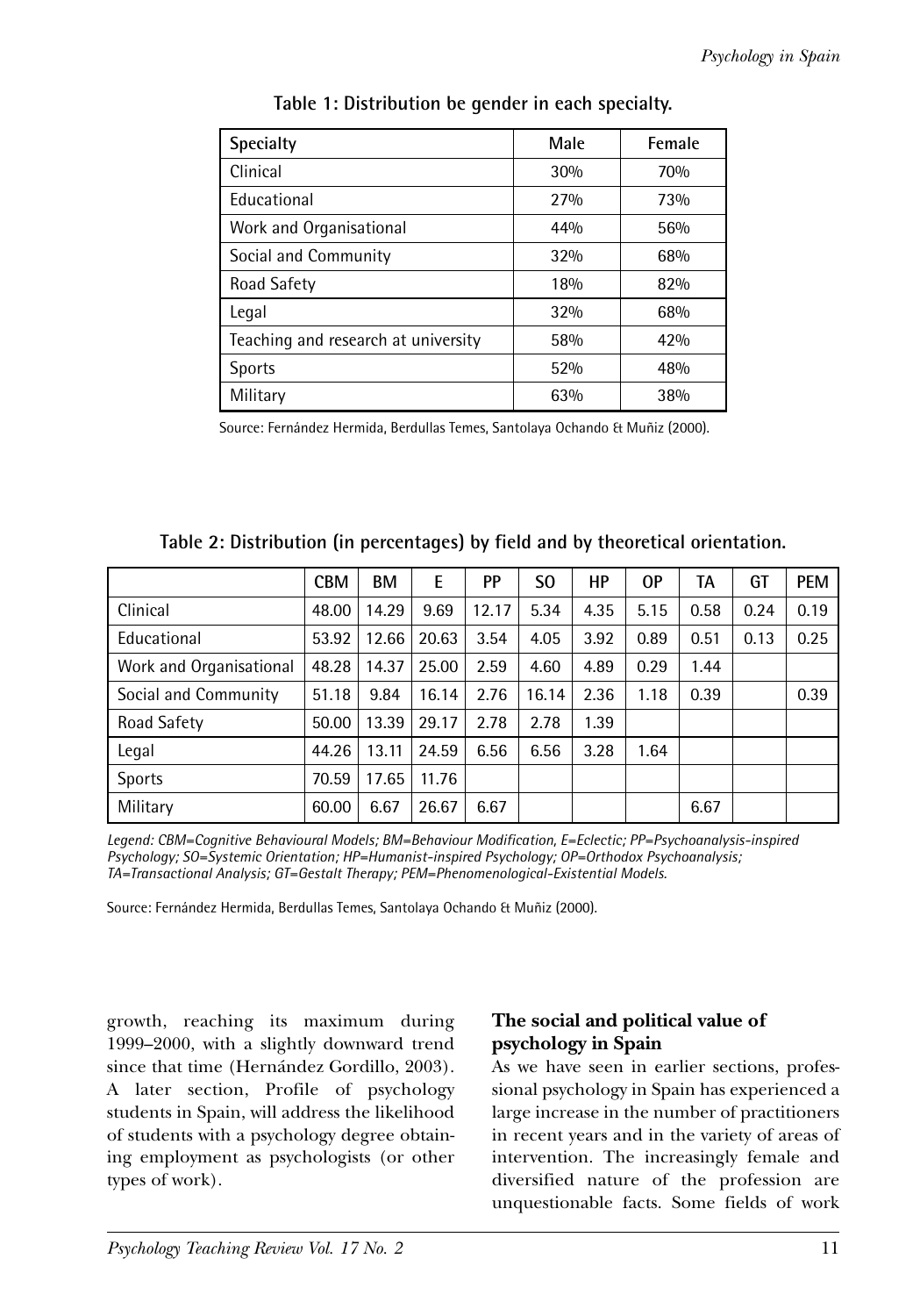continue to be predominant, namely the field of clinical psychology, followed by educational psychology and the psychology of work and organisations. Other fields are becoming established (road safety, sports, etc.) with the subsequent demand for specialised professionals with specific training profiles.

However, although this development is positive, it also has a series of consequences on society's image of psychology: the rapid opening of professional spheres can produce a confused perception of what psychology can contribute within these new fields of work. In some cases this expansion gives rise to professional practice without proper qualifications, when new professional spaces are approached by other recently created professions in search of their own identity and when various areas of professional intervention are not clearly differentiated – producing conflict among the different specialties of psychology itself. Added to this is the inadequate postgraduate training for the emerging professional needs of psychologists (Buela Casal, 2004).

# *University students*

According to a study by García et al. (2004), university students, whether enrolled in psychology or in other degree programmes, were unable to show a congruent, systematic idea of the image and value of psychology. Most students from other degree programmes thought of psychology as a human science, but did not know exactly what its object of study was, though they considered it closely related to Psychiatry and Pedagogy. In addition, they rated psychology as having a low level of scientificity, they assigned its scope of work to education and mental health, and identified psychoanalysis with psychology. Finally, there seemed to be a noteworthy conflict of interests in the answers given by Pedagogy students, who consider it something of an interference that psychologists are able to work in primary education. (Recall that since 1991 both psychologists and teachers

make up the Guidance Departments in secondary schools and the Orientation Teams that serve primary schools.)

In another study (Sierra et al., 2005), psychology students placed their discipline within the health sector; 98.90 per cent of those surveyed stated that psychologists can help prevent health problems, and 95 per cent indicated that one of the core aspects of psychology is to encourage healthy behaviours. Another important finding was that most students perceived psychology as a health care discipline, although independent of more established disciplines such as Psychiatry. Nonetheless, even though most students consider psychology as a health care discipline, they do not feel that all psychologists are prepared to diagnose and treat emotional and mental problems.

# *Psychology practitioners*

In general, licensed psychologists hold a rather favourable opinion of psychology as a health care discipline; they consider that there is much affinity between the disciplines of psychology and medicine, especially in the case of Clinical Psychology (Buela Casal et al., 2005).

# *The general population*

Among the early studies of the image of psychology in the general population, the work by Seisdedos (1983) stands out due to its sample size. Results indicated that, generally speaking, the population surveyed considered psychology to be useful, although this consideration diminished in older respondents and respondents with a lower professional and cultural level. In addition, women were found to have a more favourable attitude toward psychology than men. However, this study also found that a positive opinion of the usefulness of psychology had some association with a belief in occult sciences.

In a later study, Berenguer and Quintanilla (1994) found that, although knowledge of psychology and of psychologists was generally adequate, there was a certain igno-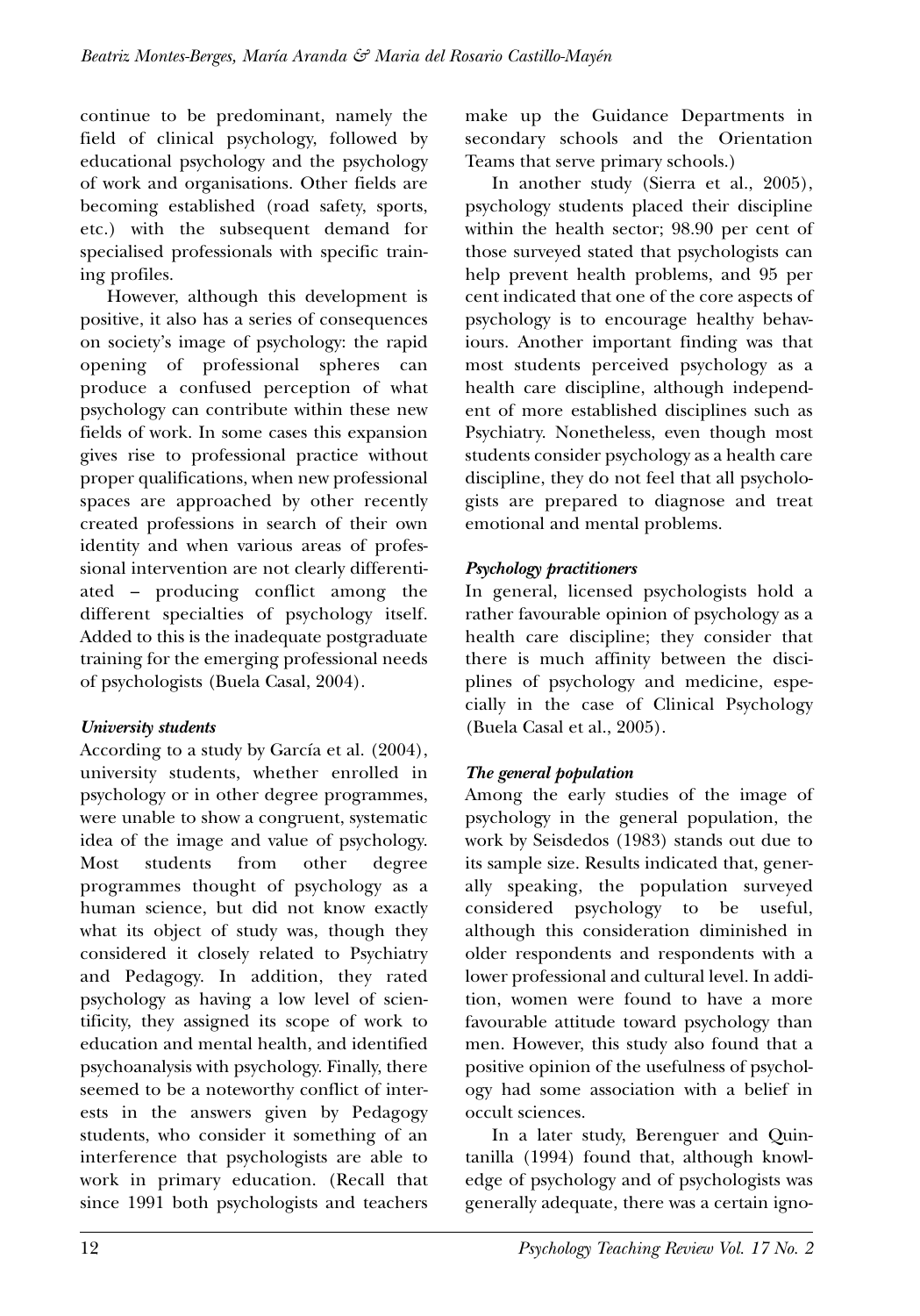rance about some disciplines of psychology, as well as a certain confusion between psychology and other related disciplines such as Psychiatry (for example, 37 per cent believed that a psychologist can prescribe medicines), Sociology (83.5 per cent believed that a psychologist was required to have knowledge of this discipline) and Pedagogy (74.30 per cent considered this an important part of training in psychology). It was also striking that 16.8 per cent of those surveyed considered that it was possible to practice as a psychologist without having a university degree. As for the tasks they carry out, most of those surveyed identified the psychologist with diagnosis of emotional problems (87.1 per cent), application of tests (85.3 per cent), psychotherapy (71.9 per cent) and relaxation (66.2 per cent), thereby establishing an eminently clinical profile of the practitioner. The second main task of the psychologist, in the opinion of this sample, falls into the school context, in third place is found the work and organisational psychologist, followed by psychologists working in road safety. Regarding the respondents' personal experience with psychologists, 21 per cent had had some contact with a psychologist, they expressed a high level of satisfaction with their work and rated their personal characteristics quite positively. Most instances were within a clinical or school context, revealing once again that these two areas are the most significant in society.

Although the trend observed in earlier studies has been found in other more recent ones, there has been some progress in the image and understanding of psychology. For example, Yllá and Hidalgo (2003) found that knowledge and the acceptance of psychology have improved significantly and that it is even gaining ground from psychiatrists. In fact, a large part of the population studied expressed their preference for professional contact (attention) from psychologists as compared to psychiatrists. Moreover, the solution to the problem was perceived as better when receiving psychological care than from psychiatric care, especially when dealing with emotional problems, emergency situations or catastrophes (Buela Casal et al., 2005).

## *Psychology studies in present-day Spain*

The creation of specific areas of knowledge in the mid-1980s has meant great progress for these areas in terms of their professional visibility and development, making it possible for many areas of psychology content to be taught within other degree programmes. In some universities there are psychology departments or specific areas devoted to psychology even though the psychology degree is not offered as such. Currently the different areas of psychology are present in 21 degree programmes in Social and Legal Sciences faculties and in nine degree programmes in the Health Sciences field (Gil-Roales, 2005).

There are three ways to obtain the psychology degree. The first and most common is through public universities offering face-to-face learning (23 of 48 offer this degree programme); the second is through the National University of Distance Education, and the third is through private universities (psychology is offered at 10 of the 22 private universities), some of them Catholic. Only one private university currently offers the possibility of distance education (Universitat Oberta de Catalunya) (Hernández-Gordillo, 2003). Despite the fact that psychology can be studied at a large percentage of universities, particularly along the Mediterranean coast, Jaen, Seville, Madrid and the Cantabria coast, psychology occupies the seventh position among all degree programmes offered in Spain in terms of forced student relocation (Gil-Roales, 2005).

Currently, psychology studies in Spain, along with all other degree programmes across Europe, are completing the process of adaptation to the European Higher Education Area (EHEA), for the purpose of 'improved coherency, effectiveness and universality of the knowledge conveyed' (Gil-Roales, 2005). This process culminates in the launching of four-year degree programmes,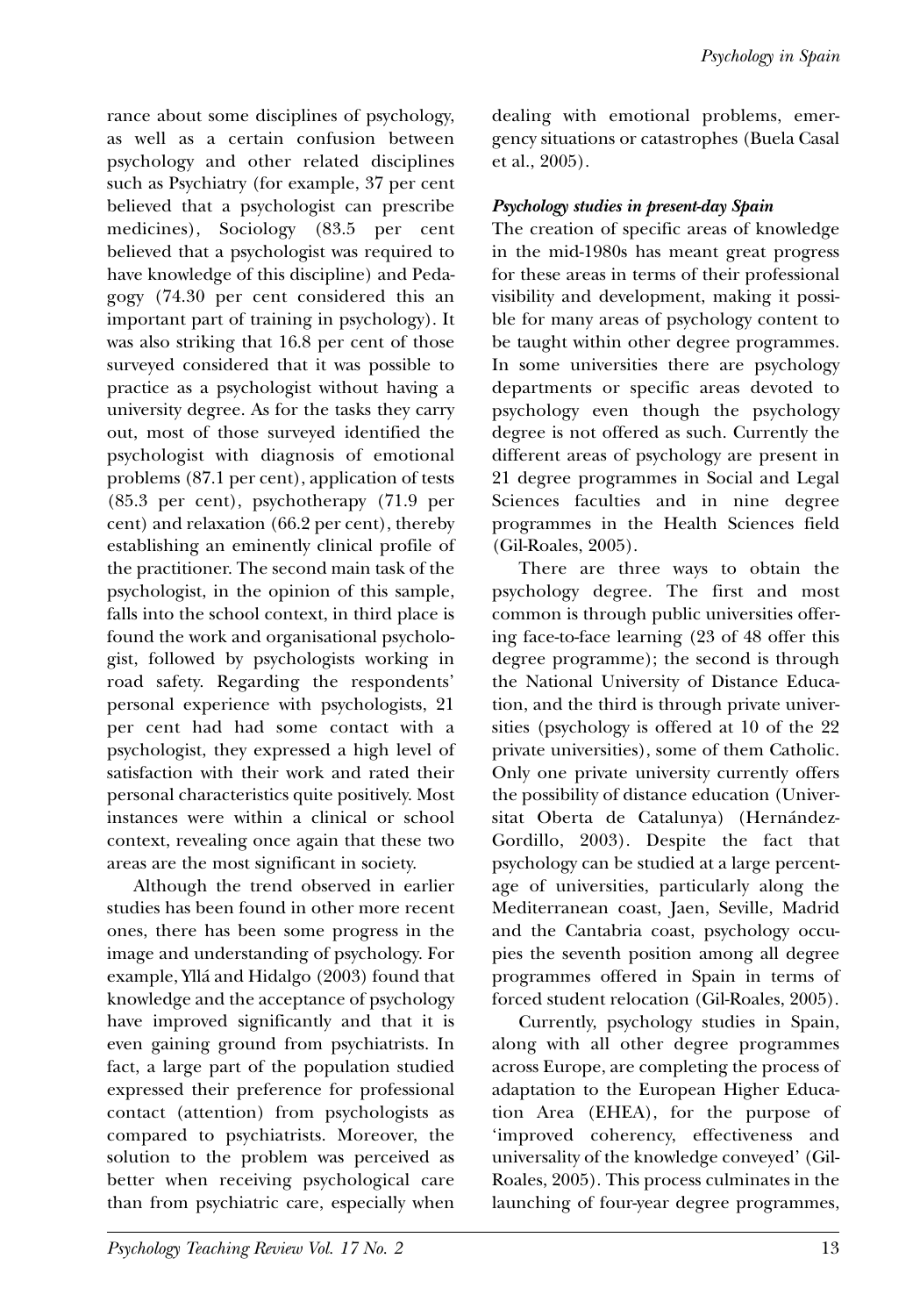where psychology will have a number of common subjects and competencies<sup>3</sup>.

This education reform has necessarily involved a series of profound changes both in the teaching and assessment of the material as well as in teacher training. Being aware of the importance of these changes and of the need for their constant evaluation, in the last five years there have been numerous studies focused more than ever on analysing, improving and detailed evaluation of university teaching adapted to the EHEA. These have often been triggered by teaching innovation conferences organised at each university. Thus, we can say that in general this reform has prompted a change in teaching in higher education, with a move from primarily lecture-based teaching to teaching that combines execution of practical exercises, seminars, self-instructional activities, etc., always with the objective of acquiring a broad range of competencies and skills recognised for this subject matter, whether transversal, generic or specific, as indicated in the psychology 'white book' (*Libro Blanco del Grado de Psicología*, 2005). Additionally, an increase in the use of electronic resources and the internet has meant a large increase in the creation of multimedia materials for students' assistance or for required consultation, and in elective or freely configurable courses (online or partially online). These options maximise the possibilities for adapting the student's curriculum to his or her choice of profession (Alonso et al., 2009; Guasch, Álvarez & Espasa, 2010; López-Fernandez & Rodríguez-Illera, 2009; San Martín, Jorquera & Boneti, 2008;).

One important point of divergence with other countries is the large number of dates offered for taking official exams. Aside from the usual semester exams in February or June/July, in Spain there are make-up exams scheduled in September and December. The latter are open only to students who have yet to pass a limited number of courses (upperlimit percentage established by the respective faculties).

### *The profile of psychology students in Spain*

The profile required of psychology students includes interest in the study of human beings and their diverse, multicultural reality, with an ability to establish suitable interpersonal relationships and to be self-critical, skill in handling and making daily decisions and basic proficiency in English (www.ehu.es/p200-eeesct/es/contenidos/ informacion/eees\_grado\_psicologia/es\_gra do/informacion\_general.html). Students are admitted preferentially from the *Bachillerato* track in Health Sciences, followed by those who studied Experimental Sciences and Legal Sciences. Last to be admitted are students from secondary education tracks in Humanities and Artistic Studies, since they have serious gaps in the prior knowledge needed for this degree programme (*Libro Blanco del Grado de Psicología*, 2005).

As for sociodemographic variables, the psychology white book describes the profile of psychology students as 'female, between 23 to 25 years of age, enrolled in a clinical psychology track and who combine studies with some outside employment' (*Libro Blanco del Grado de Psicología*, 2005).

As for graduates, it is interesting to note that their mean level of satisfaction with their education in psychology is very high, and they consider that the theoretical content conveyed to them to be important (*Libro Blanco del Grado de Psicología*, 2005). Most graduates find paid employment related to psychology within 10 months of graduation, although 60 per cent of the students were first hired before completing their studies. These employment contracts are obtained primarily through personal connections (30 to 40 per cent), or by sending CVs in response to job advertisements in the press (25 per cent) (*Libro Blanco del Grado de Psicología*, 2005).

<sup>3</sup> For more information, see the *Libro Blanco del Grado de Psicología*, 2005.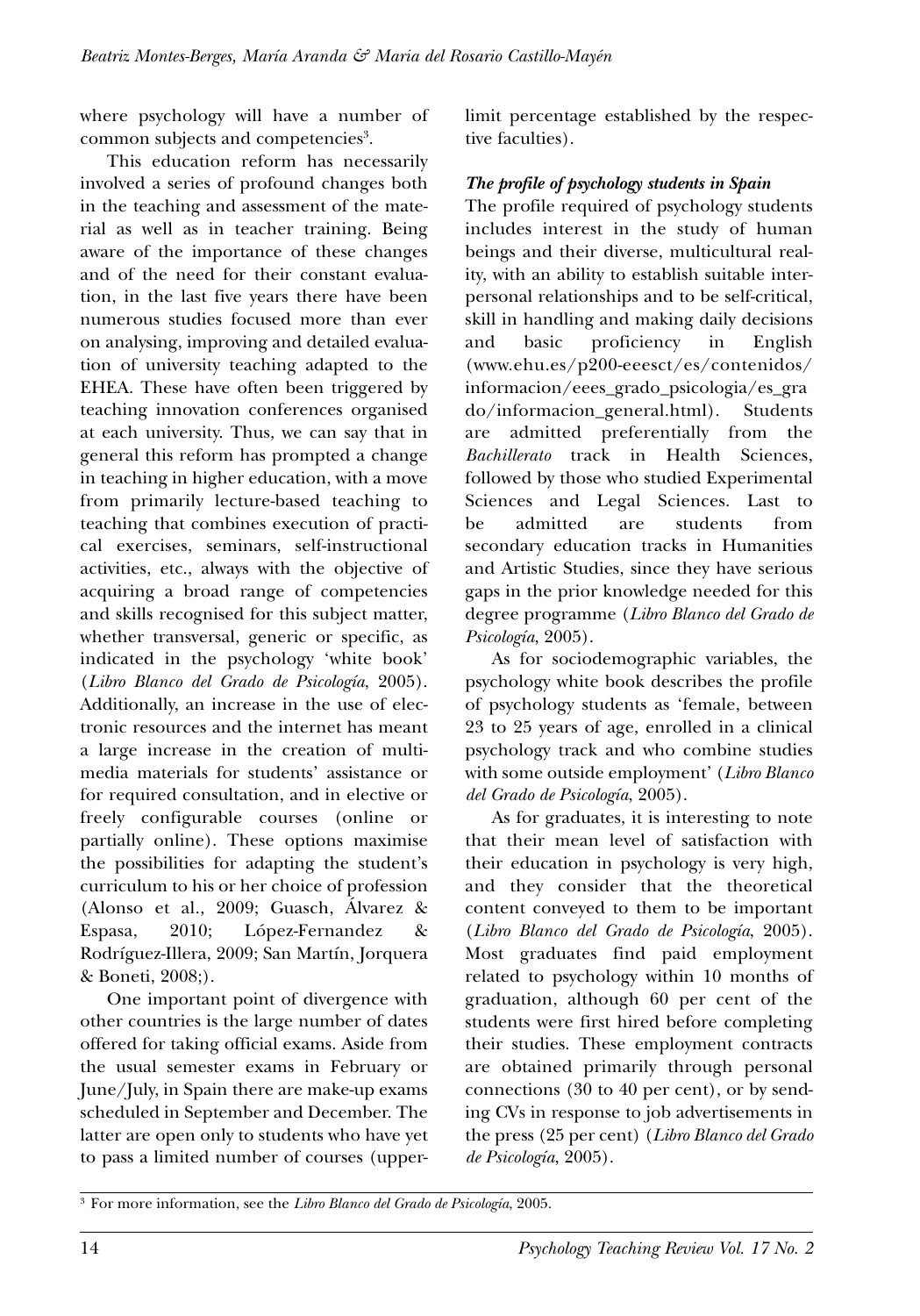#### *The content of psychology studies in Spain*

The *Libro Blanco del Grado de Psicología* (2005) has established a number of common elements that must be fulfilled by every undergraduate psychology degree in Spain. They are:

- A pre-eminently generalist nature.
- Composed of blocks of educational content and basic foundations common to the discipline, arranged from the perspective of complementary content and geared toward developing professional competencies required by the future psychologist.
- Including compulsory and elective educational blocks that provide complementary training to reinforce specific and transversal competencies. This will ensure that the 180 European credits (ECTS) from the first years contain basic, nonprofessional content. Figure 3 shows the specific competencies for Spain's psychology degree.
- Multi-faceted. Includes a first look at the fields of application and professional directions of psychology. The fields must have a professional nature, namely: (1) Clinical Psychology; (2) Educational Psychology; (3) Psychology of Work, Organisations and Human Resources; and (4) Psychology of Social and Community Intervention. The first three profiles are common to the European Diploma and the Europsych-EDP project (2003) (Bartram & Roe, 2004; Lunt, 2002). The fourth stems from the need identified by the *Colegio Oficial de Psicólogos* to analyse and intervene in social interactions, an area experiencing much increase in the demand for workers in the last two decades. A number of transversal competencies, specific competencies and areas of basic knowledge have been defined for each of these orientations<sup>4</sup>.
- Inclusion of a practicum that brings students closer to the professional world,

giving them exposure to different applied fields of psychology, and allowing them to be more informed when choosing their future educational path.

Basic initial training that allows them to gain entry to the different fields of psychological professional activity in the labour market without any professional specialisation.

#### *Similarities and differences with mainstream psychology in the US*

Psychology in Spain today is experiencing great growth and development. Evidence of this can be seen in the proliferation of specialised publications, the growing number of professors in university departments, increased membership in the Colegio Oficial de Psicólogos, and the large offering of meetings, seminars, conferences, Master's degrees, etc. (Carpintero, 2004). As for research, we can affirm that psychology in Spain has the same experimental character as in the US and in the rest of Europe, with absolute predominance of the cognitivebehavioural thrust as compared to behaviourist, systemic, gestalt or psychoanalysis.

## **The future of psychology in Spain**

One future course of action has to do with increasing the level of competency of psychology practitioners through postgraduate training that is closely aligned with the social needs that require their services.

Another fundamental step is to establish agreements that allow the accreditation of specialised training through both private and public entities, thus gaining official recognition for specialised degrees, following the model of the specialised degree in Clinical Psychology.

This process will take time, but there is the determination to bring it about. Only the search for professional excellence and its recognition can preserve and expand the professional spaces that have opened up in

<sup>4</sup> For more information, see pages 84–87 of the *Libro Blanco del Grado de Psicología* (2005): www.upm.es/innovacion/cd/04\_eees/libros\_blancos/libroblanco\_psicologia\_borrador.pdf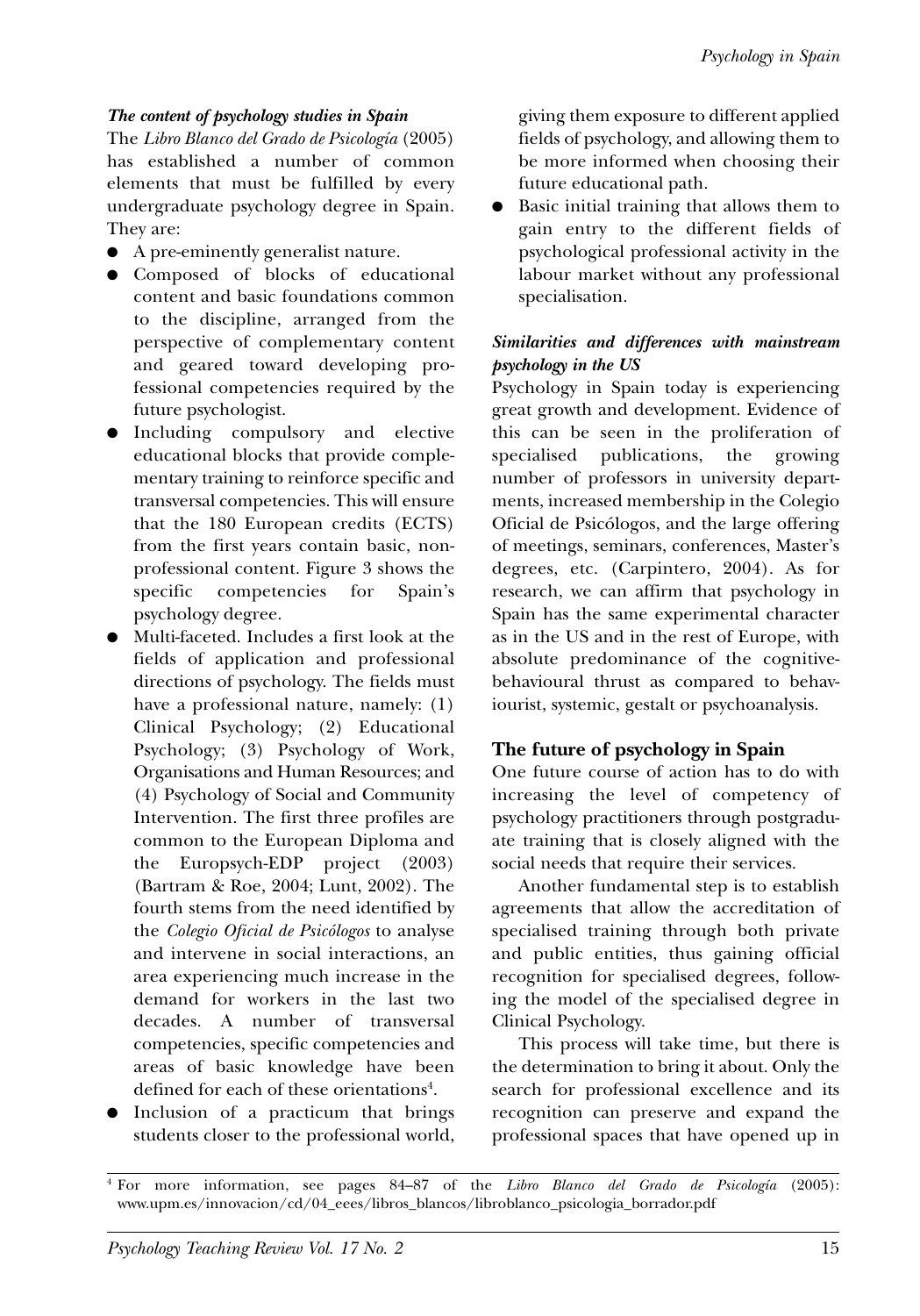# **Figure 3: Specific competencies of Spain's psychology degree.**

- **A Definition of the functional goals to be carried out**
- 1 Know how to analyse the needs and requests of target users in different contexts
- 2 Be able to establish goals for basic psychological action in different contexts, by proposing and negotiating these goals with target users and affected parties
- **B Psychological assessment, psychodiagnosis and formal reporting**
- 3 Be able to plan and carry out an interview
- 4 Be able to describe and measure variables (personality, intelligence and other aptitudes, attitudes, etc.) and cognitive, emotional, psychobiological and behavioural processes
- 5 Be able to identify differences, problems and needs
- 6 Be able to make diagnoses by following characteristic professional criteria
- 7 Know how to describe and measure interaction processes, dynamics and structures within a group or between groups
- 8 Be able to identify problems and needs within a group or between groups
- 9 Know how to describe and measure interaction processes, dynamics and structures of an organisation or between organisations
- 10 Know how to analyse the context where individual behaviours, group processes and organisational processes occur
- **C Development of products and services based on psychological theory and methods**
- 11 Know how to select and administer instruments, products and services and be able to identify pertinent persons and groups
- **D Psychological intervention: prevention, treatment and rehabilitation**
- 12 Be able to define objectives and prepare a basic intervention plan in accordance with its purpose (prevention, treatment, rehabilitation, placement, companionship, etc.)
- 13 Know how to choose the proper basic psychological intervention techniques for meeting objectives
- 14 Be able to use strategies and techniques for involving target users in the intervention
- 15 Know how to apply basic intervention strategies and methods with target users: psychological counsel, advising, negotiation, mediation, and so on
- **E Programme and intervention assessment**
- 16 Know how to plan programme and intervention assessment
- 17 Be able to measure and obtain relevant data for intervention assessment
- 18 Know how to analyse and interpret the results of an assessment
- **F Communication**
- 19 Know how to provide suitable, precise feedback to target users
- 20 Be able to prepare oral and written reports
- **G Ethical commitment**
- 21 Know and comply with the deontological obligations of psychology

Source: *Libro Blanco del Grado de Psicología* (2005).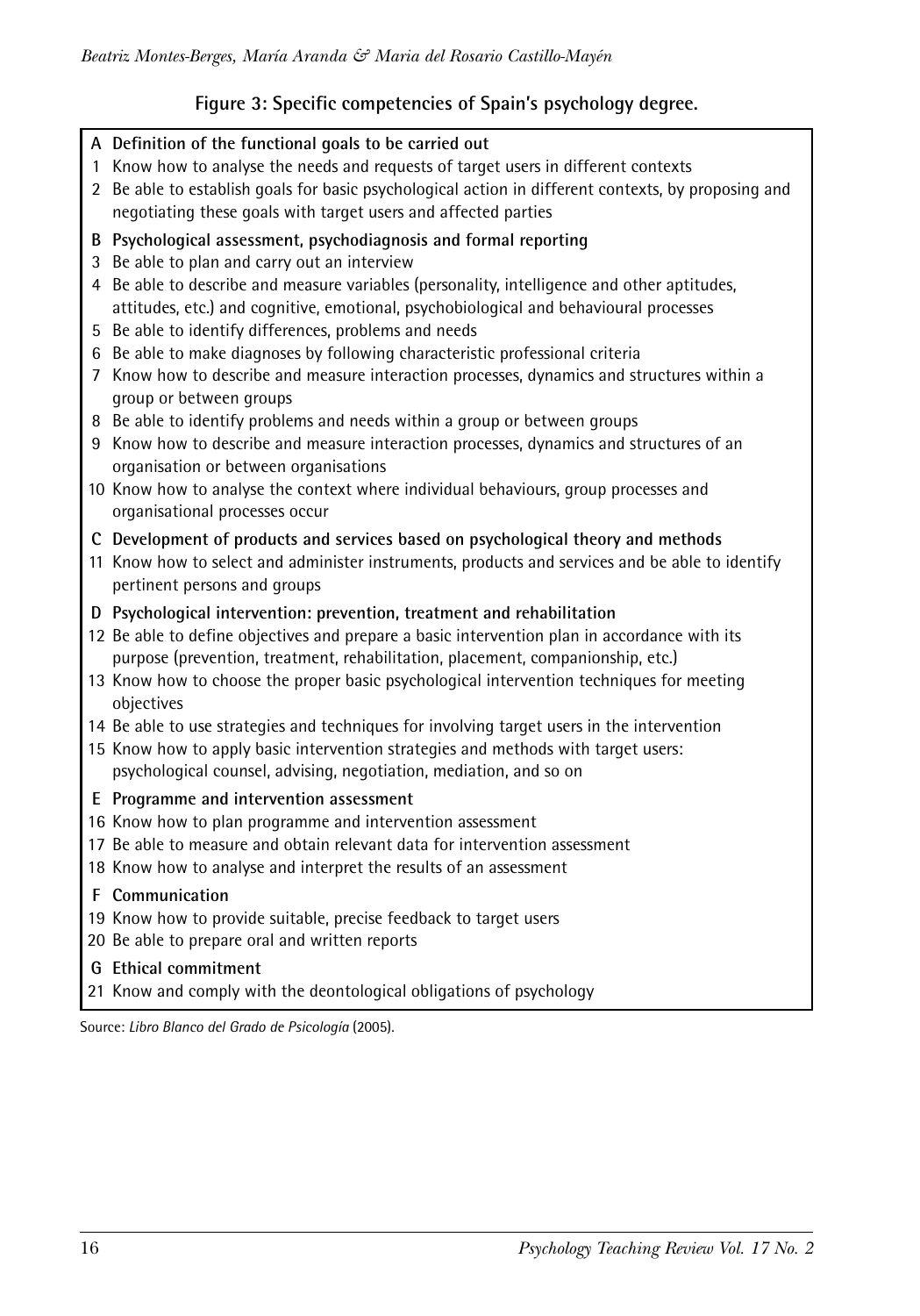recent years. Likewise, psychology as a science will develop at its best in an environment where professional psychology is fully established and socially recognised.

Psychology in Spain will make an important contribution in the sphere of public health (David, 2002). Development of crosscultural, quality of life assessment instruments will be promoted (Reig Ferrer, 2003) as well as health assessment via the internet (Reig Ferrer & Cepeda Benito, 2003). In closing, Santolaya (2002) expressed an intuition that psychology as health care would be one of the fields that experiences the most development in the coming years. In any case, it seems that psychology, whether or not it is recognised as a health care profession, will continue to make important contributions to the treatment of illness and to maintaining health, and will continue to demonstrate its usefulness in society (Buela Casal, 2004).

### **Conclusions**

Since psychology as a discipline first made its appearance in Spain, it has gone through several phases with markedly different developmental rhythms. Although recognition of psychology as a science came later than in other European countries, once this milestone was reached it has evolved quickly. Today we can say with all confidence that the study of psychology, in terms of content, in terms of the number and distribution of pupils, and in terms of psychology research is comparable to other European countries and even to mainstream psychology in the US. In this regard, an increasing number of experimental studies emerge from our country, mainly rooted in the cognitive thrust. All this, along with the substantial professional visibility of psychology in Spain, both in intervention and in prevention, makes it a strongly founded science with a promising future.

#### **Correspondence**

**Beatriz Montes-Berges, María Aranda & Maria del Rosario Castillo-Mayén** University of Jaén, Andalucía, Spain. Email: bmontes@ujaen.es

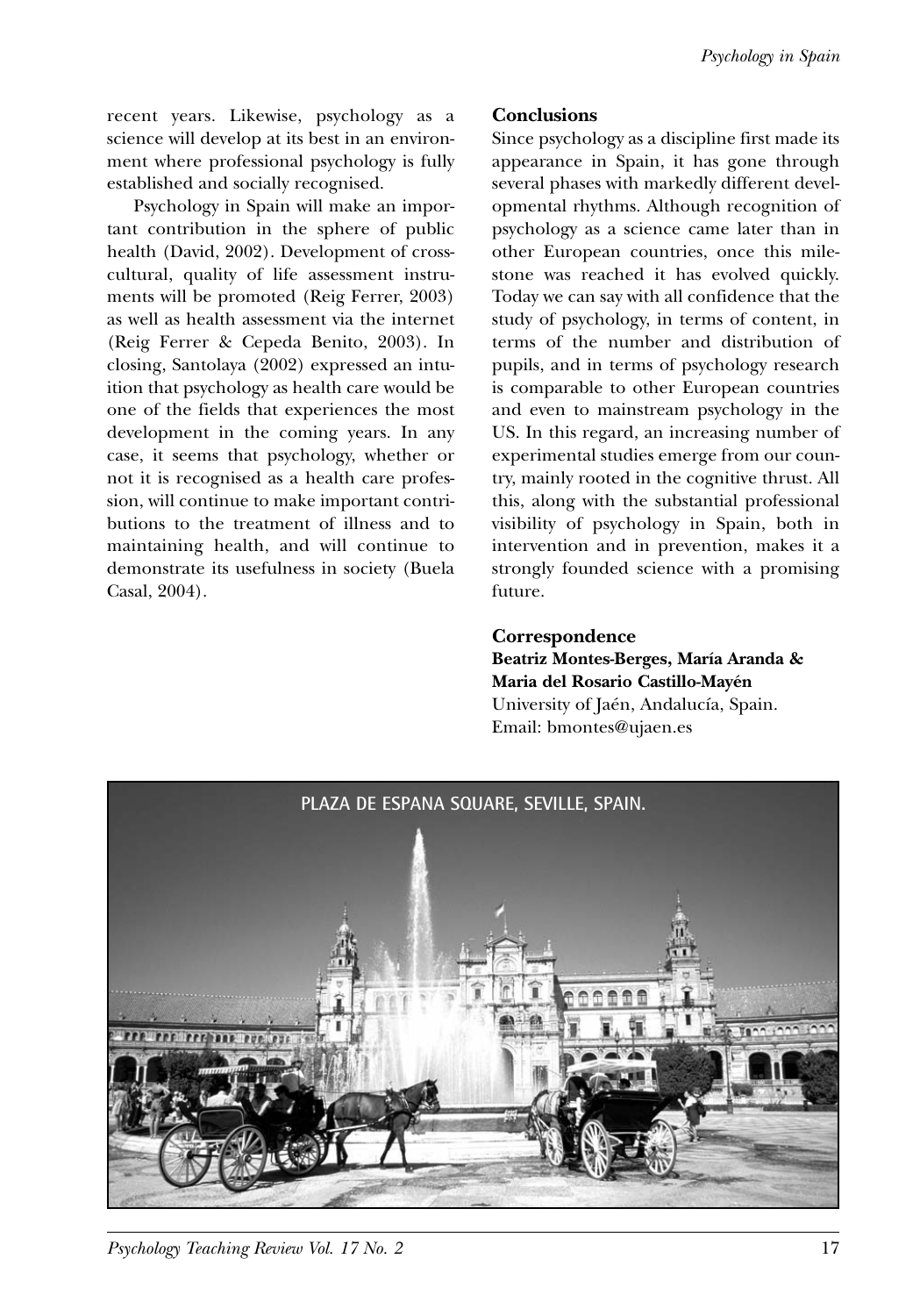## **References**

- Alonso, F., Manrique, D. & Vines, J.M. (2009). A moderate constructivist e-learning instructional model evaluated on computer specialists. *Computers & Education, 53*(1), 57–65.
- Bartram, D. & Roe, R. (2004). *Definition and assessment of competences in the context of the European Diploma in Psychology.*
- Beléndez, M. (2002). Psicología del Trabajo y de las Organizaciones. Aproximación histórica [Work and Organisational Psychology. A historical perspective.] Universidad de Alicante.
- Berenguer, G. & Quintanilla, I. (1994). *La imagen de la Psicología y los psicólogos en el estado español.* [The image of psychology and psychologists in the nation of Spain.] *Papeles del Psicólogo, 58*, 41–68.
- Buela Casal, G. (2004). La Psicología: ¿una profesión sanitaria con distintas especialidades? [Psychology: A health profession with different specialisations?] *Infocop, número extraordinario*, 103–111.
- Buela Casal, G., Bretón López, J., Agudelo, D., Bermúdez, M.P., Sierra, J.C., Teva. I. & Gil Roales Nieto, J. (2005). Imagen de la Psicología como profesión sanitaria en psicólogos españoles. [The image of Psychology as a health profession in Spanish psychologists.] *Papeles del Psicólogo, 26*, 16–23.
- Carpintero, H. (1989). El Psicólogo en España. Notas históricas sobre su desarrollo profesional. [Psychologists in Spain. Historical notes on their professional development.] *Papeles del Psicólogo, 36/37*, 68–73.
- Carpintero, H. (2004). Medio siglo de la Psicología en España (1950–2000). [A half-century of Psychology in Spain (1950–2000).] *Revista Interamericana de Psicología/Interamerican Journal of Psychology, 38*(2), 343–350.
- Ciento Cincuenta Años de la Psicología Española. Accessed 5 July 2010 from: http://psi.usal.es/instrumentos-de-la–psicolo-

gia/textos/04.pdf. .

- Colegio Oficial de Psicólogos (COP) (1998). Perfiles profesionales del Psicólogo. [Professional profiles of the Psychologist.] Ed. Colegio Oficial de Psicólogos de España.
- Colegio Oficial de Psicólogos (COP) (2010). Título Oficial de Psicólogo Especialista en Psicología Clínica. [Official Degree Programme of the Psychologist Specialising in Clinical Psychology.] Accessed 5 July 2010 from: www.cop.es/tituloespecialista/
- David, H.P. (2002). El camino: En dirección a la salud pública. [The path to follow: Heading toward public health.] In R. Ardila (Dir.), *La psicología en el futuro.* Madrid: Pirámide.
- Encinas, M- y Rosa, A. (1990). El desarrollo institucional de la Psicología en España de 1900–1968. *Revisata de Historia de la Psicología, 11*, 73–121.
- Europsych-EDP Project (2003). Accessed 5 July 2010 from:

www.europsy.eu.com/consultation/Issues%20 final.pdf

- Fernández Barroso, A. (1998). Desarrollo y situación actual de la intervención del Psicólogo Educativo en España. [Development and present situation of Educational Psychology intervention in Spain.] *Papeles del Psicólogo, 71*.
- Fernández Hermida, J.R., Berdullas Temes, M., Santolaya Ochando, F. & Muñiz, J. (2000). La situación de los psicólogos colegiados en el ámbito del estado. [The situation of licensed psychologists in the context of the state.] Unpublished manuscript.
- Gaceta Universitaria (2003). *Guía de universidades y carreras: Curso 2003–2004.* Madrid: Pool de Medios.
- García, A., Pérez, V., Gutiérrez, M.T., Gómez, J. & Bohórquez, C. (2004). Algunas consideraciones en torno a la psicología por parte de los estudiantes y profesores de la licenciatura y de universidades en general. [Some considerations about psychology, on the part of students and teachers from the degree programme and from universities in general.] *Revista de Psicología General y Aplicada, 57*, 113–127.
- García Vega, L., Moya Santoyo, J. & Rodríguez Domínguez, S. (1992). Historia de la Psicología: Introducción. Psicología, Etología y Psicoanálisis. [A History of Psychology: Introduction. Psychology, Ethology and Psychoanalysis.] Ed. Siglo XXI de España. Madrid.
- Gil-Roales, J. (2005). Los estudios universitarios de psicología en España. Análisis de su distribución geográfica, de su relación oferta-demanda y de la movilidad del alumnado. [Studying psychology at Spanish universities: an analysis of its geographic distribution, supply-demand relationship and student mobility.] *International Journal of Psychology and Psychological Therapy, 5*(3), 265–308.
- González Pérez, F. (2006). Psicología Aplicada y Psicotecnia. Pedagogía de los amigonianos. [Applied Psychology and Psychotechnia. A pedagogy of the Amigonians.] Accessed 5 July 2010 from:

www.amigonianos.org/SURGAM/articulos/ 505/1%20–%20PSICOTECNIA.pdf